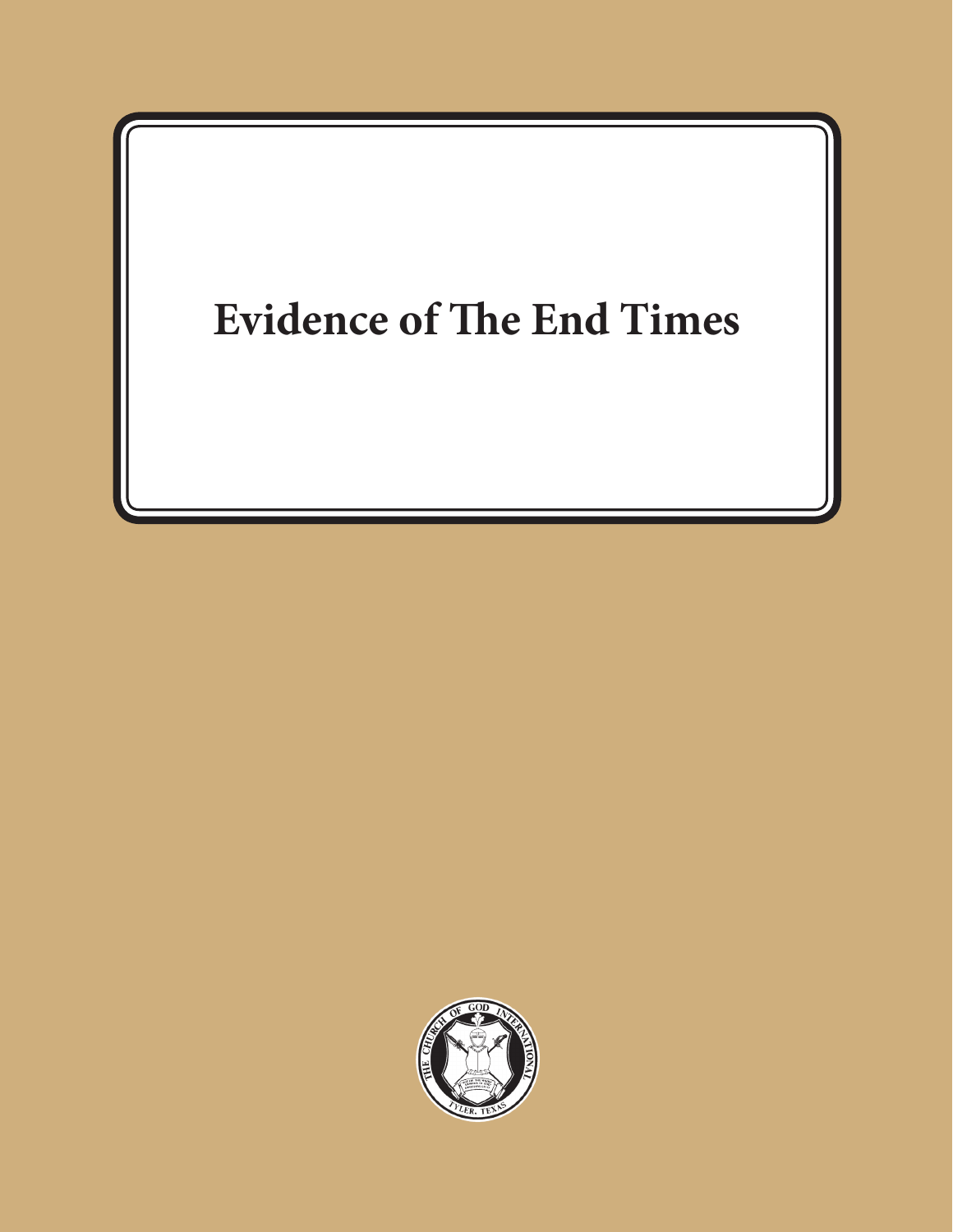## **Evidence of The End Times**

Speaking of the end times, Jesus said, "Learn a parable of the fig tree; When his branch is yet tender, and putteth forth leaves, ye know that summer is nigh; So likewise ye, when ye shall see all these things [signs of the end of the age], know that He [Jesus] is near, even at the doors" (Matthew 24:32–33). Are we seeing the "fig tree" beginning to bud? Have we finally entered the "season" of the end times? Is the return of Christ "near, even at the doors"?

In Luke's account of the "fig tree" analogy, Jesus adds this important exhortation: "Watch ye therefore, and pray always, that ye may be accounted worthy to escape all these things that shall come to pass, and to stand before the Son of man" (Luke 21:36).

In Mark 13, Jesus privately tells Peter, James, John, and Andrew of events and conditions that will lead to the end of the age. He tells them of many future events, some of which would happen in their lifetimes. Yet, none of them realized it would take many centuries before the prophecy would run its course.

We must remember that the relationship of time and prophetic events that are portrayed in our Bibles are often seen from God's perspective and concept of time as the standard. Therefore, remember a thousand years is as one day to Him (2 Peter 3:8), making it understandable as to why Peter would say, as he did on the day of Pentecost in Jerusalem, "Ye men of Judea, … hearken to my words: For these are not drunken, as ye suppose, seeing it is but the third hour of the day [approximately 9 a.m.]. But this is that which was spoken by the prophet Joel" (Acts 2:14-16). Then Peter proceeds to take a quantum leap and quote Joel 2:28–30, which says, "And it shall come to pass in the last days." Peter further explains about the sun turning to darkness and the moon turning blood red right before the notable "Day of the Lord." And yet this happened two thousand years ago! How can this be? Keep in mind; as far as God was concerned, it was only about two days ago. In other words, if you were to ask Peter if we were in the end times, based on his initial presentation two thousand years ago, it's fair to say he would have told you unequivocally, YES! "Never Before…"

As much as the early New Testament apostles thought they were in the end times, little did they know how many centuries would pass before mankind would achieve the capability to completely destroy all of civilization around the world. Jesus said, "For nation shall rise against nation, and kingdom against kingdom: and there shall be earthquakes in divers places, and there shall be famines and troubles: these are the beginnings of sorrows" (Mark 13:8).

However, since many of these mentioned events have occurred regularly over the passing centuries and humanity's legacy is one of war, multiple calamities and assorted natural disasters, many modern day pundits scoff at the thought that mankind's days are now conclusively numbered. Even the apostle Peter saw this cynicism coming in his time when he described the attitude of some during the last days (2 Peter 3:3–10).

So, if these modern times are indeed any different, what is it that makes them that way? Are these the final days and times Jesus was talking about? And if they are, how are they any different from the many times before? Why shouldn't we consider it just another cycle of violence, unrest, calamities, and more war and destruction?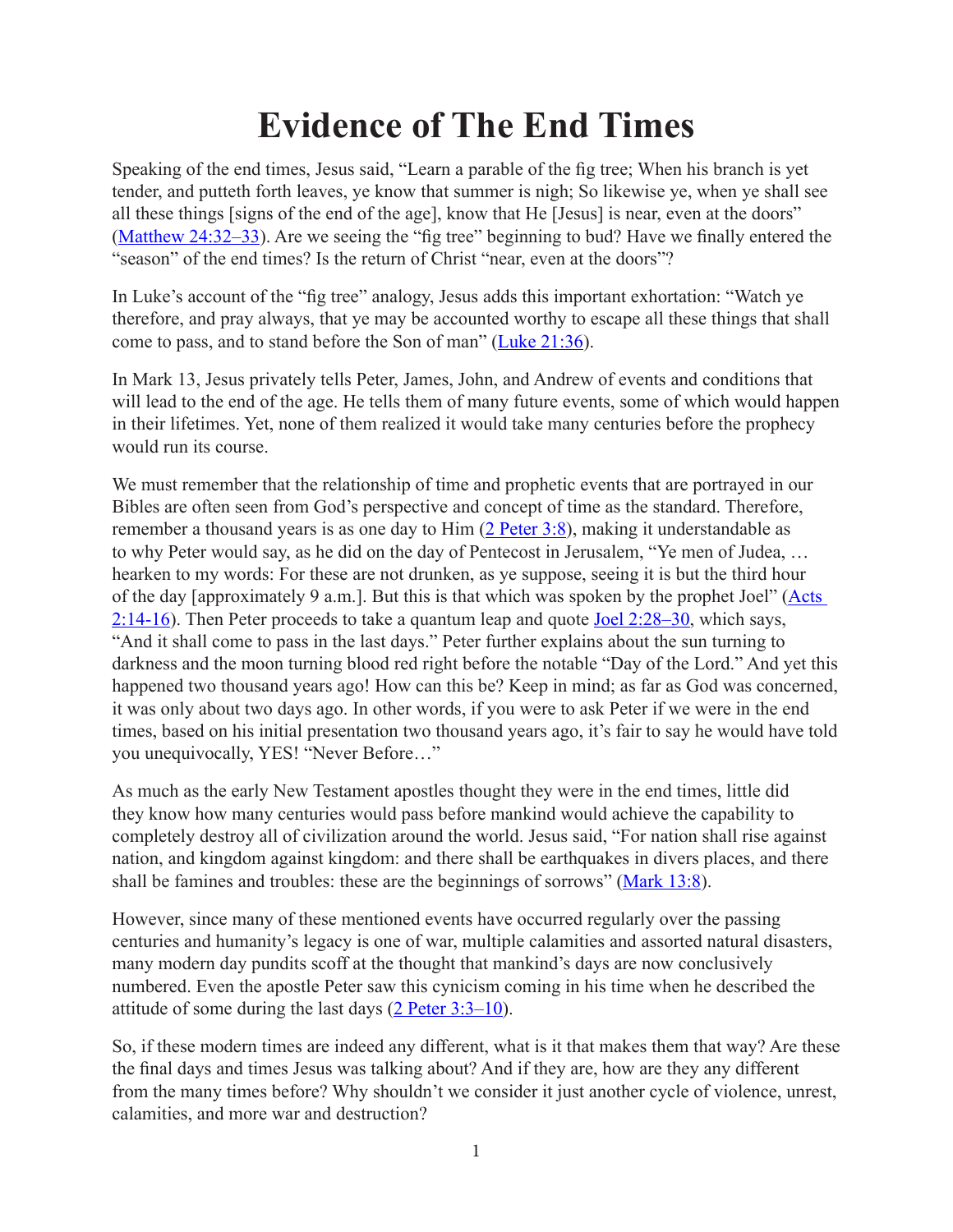Evidence of The End Times Copyright © The Church of God, International http://cgi.org/evidence-of-the-end-times

It would do us well to consider the terminology of the Apostle Peter when he said, "But the day of the Lord will come as a thief in the night..." (2 Peter  $3:10$ ). This is an interesting characterization. The notion you're given is that some of us will be caught off guard and taken by surprise when Jesus returns and the heavens and earth begin to pass away. This is why Jesus explains to us that we should learn the parable of the fig tree. He warns us to WATCH! Why? So we will be prepared physically, mentally, emotionally, and spiritually. Committed to never giving or letting up! We should be like the good man of the house, who if he had known what watch the thief would come, he would not have suffered his house to be broken into. In other words, BE PREPARED because we are living in a day and age unlike any other time in the history of mankind; and if we become complacent, we could suffer loss. So watch and consider the following "buds of the fig tree."

Never before has there been a time when the world has been so tightly knitted together by the "cyberspace highway." It is indeed a global community and growing world economy! Exports and imports are shipped throughout most of the world in what can almost be characterized as a developing "seamless" social order. Even China, a country espousing a completely opposing political ideology with the West, is now one of the largest trading and/or investment partners with North America, Europe, and South America. Never before have the economies of China, Korea, India, and many of the Asian countries exploded into such a frenzy of social commerce. The consumption of goods and services has become a force to be reckoned with in the last decade, even causing shortages of raw materials in some areas. Additionally, the competition to acquire raw materials is becoming more acute. The labor force in some of these countries has grown hundreds of percentage points producing trade deficits in the West that appear to be insurmountable due to this cheap available labor.

Never before has there been such international turmoil of the magnitude we have today over culture, politics, religion, energy, environment, and terrorism. "Nuclear energy management" is a central issue for much of the world's paranoia regarding the security of the global community. Despots in Southeast Asia, the Middle East, parts of Africa, and South America continue to "saber rattle" and hold the world hostage while they periodically use the United Nations to forge their policies of nuclear development and uranium enrichment under the guise of domestic energy needs. It is a precarious situation at best among the G-8 nations to attempt to manage this extremely hot issue and find any sincere and truthful mutual concessions. Everyone seems to have his own agenda. It is impossible to satisfy all concerned. God's Word says, "The way of peace they know not."

Never before has Europe ignited into such a global powerhouse! Today, heralding the union of twenty-five nation states (and growing!) under a common European Union (EU), it is attempting to aspire to a level of geopolitical influence it hasn't experienced since the days of the Ottomans, Hapsburgs, or Napoleon. Today, the EU is brokering peace accords in the Middle East and negotiating with both Palestine and Israel. It is also actively developing its own constitution so it can operate and construct policies more uniformly, along with a strike force and a common currency. Currently, the EU has interfered with corporate mergers belonging to the United States that were hoping to do business in Europe, while at the same time setting industrial standards for corporations around the world, and continuing to gain additional economic leverage throughout the globe by virtue of its currency, the euro.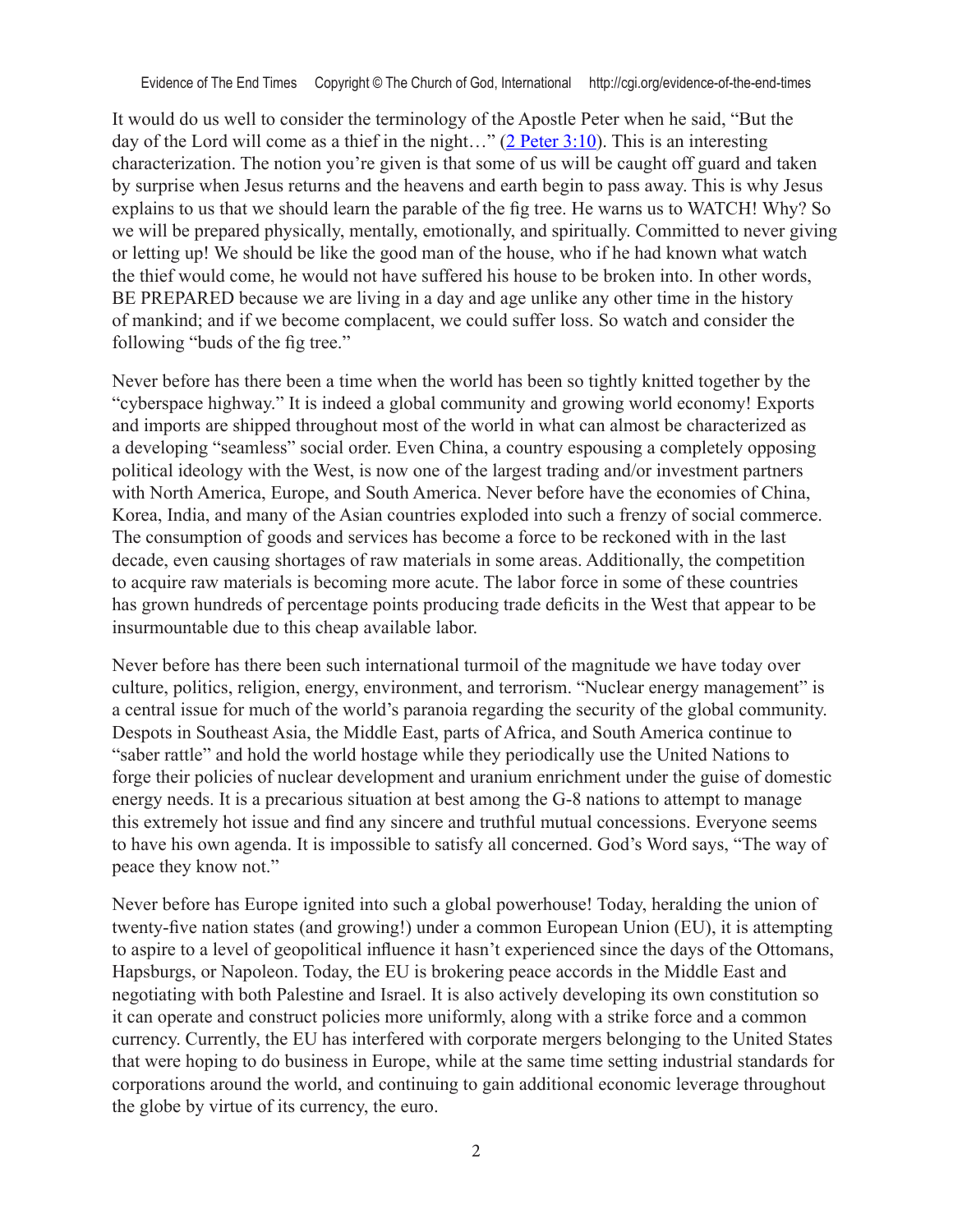Evidence of The End Times Copyright © The Church of God, International http://cgi.org/evidence-of-the-end-times

The euro, presently worth more than the dollar, has acquired a prominent role as the world's accepted back-up currency behind the dollar. As a matter of fact, that may change very soon as the dollar continues to lose confidence around the world and the OPEC nations seriously consider the euro as the preferred currency for oil. This potential shift stands to create far reaching worldwide economic effects that will impact many of the economies around the world, if and/or when it happens. Europe persistently maintains being the driving force behind the globalization of the world's community of nations. It is no secret that many of the European leaders intend for the EU to become a type of "United States of Europe," functioning in the role of a resurrected Roman Empire. Even the Catholic Church has recognized the emergence of this "Euroclydon Power" and is attempting to influence European opinion for its accepted place and role going into the future.

Never before have these European geopolitical "assimilated conditions" come together in such modern times, with technologies in place, political, economic, and religious prowess in line, and a grass roots acceptance from the populace. The potential of fulfilling what Daniel said is fast becoming a practical matter. Notice: "And in the latter time of their kingdom, when the transgressors are come to the full, a king of fierce countenance, and understanding dark sentences, shall stand up. And his power shall be mighty, but not by his own power: and he shall destroy wonderfully [by wonderful works] and shall prosper, and practice, and shall destroy the mighty and the holy people [people of the holy ones]. And through his policy also he shall cause craft to prosper in his hand; and he shall magnify himself in his heart, and by peace [prosperity] shall destroy many: he shall also stand up against the Prince of princes [Jesus Christ]; but he shall be broken without hand" (Daniel 8: 23–25).

Remember, Daniel also prophesied that "the judgment shall sit, and they [Jesus Christ and His resurrected immortals] shall take away his [a king of fierce countenance, the beast] dominion, to consume and to destroy it unto the end. And the kingdom and dominion, and the greatness of the kingdom under the whole heaven, shall be given to the people of the saints of the most High, whose kingdom is an everlasting kingdom, and all dominions [earthly rulers] shall serve and obey him" (Daniel 7:26–27). This is very good news! It is at the heart of the Gospel!

Never before have Israel and its neighboring countries been so outspoken about their intents to protect their own territories and policies. Though this area of the world has been a "lightning rod" of strife and animosity affecting the world since the inception of Israel as a legitimate nation state in 1948, recently the intensity appears to have turned a corner for the worse. Terrorism has exacerbated the conditions, causing them to become extremely volatile, with potentials of endangering the rest of the world. The nuclear policies and intents of surrounding Arab countries continue to agitate much of the world's community of nations with concerns of potential reactionary violence erupting from terrorist groups or irrational government military action. It wouldn't take much to encircle Jerusalem with foreign armies (Luke 21:20).

Never before has there been an Israeli Sanhedrin in place driving ahead to construct a Temple. Currently, though without Israeli government recognition, this Sanhedrin is moving ahead to assemble engineers and architects for the development of detailed working plans to bring this project to an operational stage. The Sanhedrin is presently calling upon the Jewish people to contribute towards the acquisition of materials for the purpose of rebuilding the holy Temple!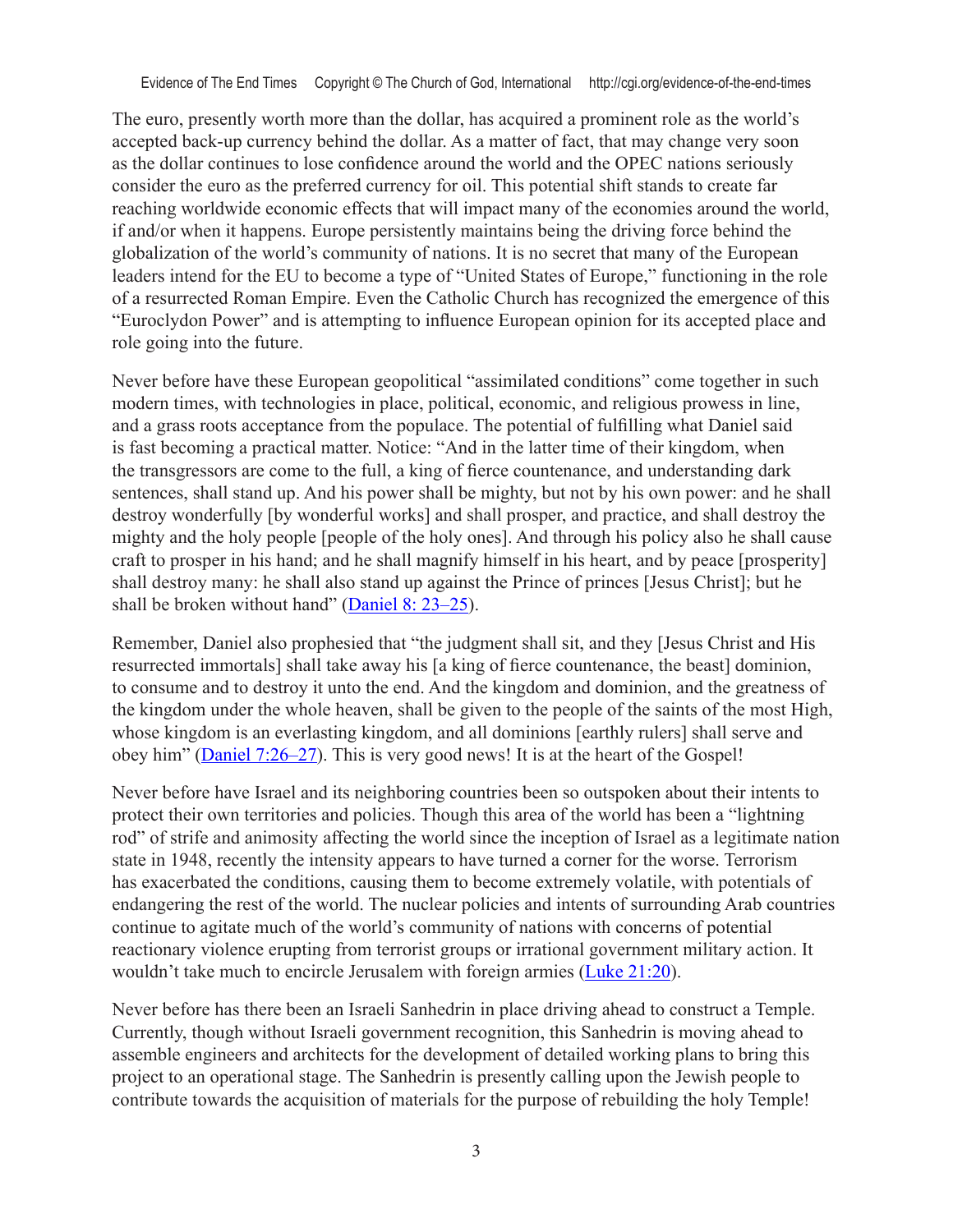Evidence of The End Times Copyright © The Church of God, International http://cgi.org/evidence-of-the-end-times

As described in the Daniel 12, it is clear that "daily sacrifices shall be taken away" (Daniel 12:11). That, of course, presumes the fact that there must be a sacrificial system in place that will be stopped. We understand that this happens around the time when "he shall have accomplished to scatter the power of the holy people, all these things shall be finished" (Daniel 12:7). It is further clarified that these things happen at the "time of the end" (Daniel 12:9).

Additionally, with a temple built and the daily sacrifices stopped, conditions conducive for "the abomination that makes desolate" can be set up (Daniel 12:11; Matthew 24:15; Mark13:14). Remember, at some point even the apostle Paul recognized that a man would come along "Who opposeth and exalteth himself above all that is called God, or that is worshipped; so that he as God sitteth in the temple of God, shewing himself that he is God" (1 Thessalonians 2:4).

Never before has there been such an explosion of anti-Christ sentiment. Christian persecution, even among Sunday-keeping Christians, is on the increase around the world. The humanistic, secular culture of the West, especially throughout England, the United States, Canada, Australia, and New Zealand, has reduced and/or diminished the name of Jesus Christ from any public influence and/or display except in the area of the Church. Currently, there are movements trying to rid the educational systems of any Christian influence, as it is in politics or on government buildings. Today lawsuits are targeted in many instances to confront Christian values with the growing humanist "value system" within our culture. The abandonment of the God of our Bible and Judeo-Christian values is fast becoming evident to many throughout the West.

Islam is advancing around the world today and enjoys the prominence of being the fastest growing religious faith in the world. If it continues at the current pace of growth, some have said, it will exceed Catholicism in Europe by the year 2015. Islam is an "anti-Christ" religion, as are many faiths around the world outside of Christianity. This, too, has never occurred in a day and age when science and technology have produced weapons with mind-boggling destructive potential.

Never before has there been such an outpouring of anti-American rhetoric throughout the globe. In today's world, many nations want what the American economy and market, resources, and military have to offer. There are literally multiple millions of people immigrating to the United States, legally as well as illegally, attempting to share in the "American Dream." However, at the same time they will criticize, ridicule, and deride anything they can about the exercise of its power or political influence and the freedoms American culture enjoys.

Never before has the United States enjoyed such exclusive role recognition, identified among the community of nations as the last remaining superpower of the "Cold War Era." While the British had enjoyed their dominance, controlling at one time fourteen million square miles of planet Earth, it is apparent, like never before, the sun is finally setting on the British Empire.

However, today the United States is enjoying the apex of its material, political, and military prowess, serving in the prominent role as a balance of power among many terrifying conditions that could rapidly deteriorate into a massive global conflict. Many of us don't understand just how fragile and dangerous these circumstances really are. Yet, it seems for many throughout the world, there is nothing they would like more than to see the United States failing in its role and attempting to be the counterbalance of an endangered world, threatened by so much irrational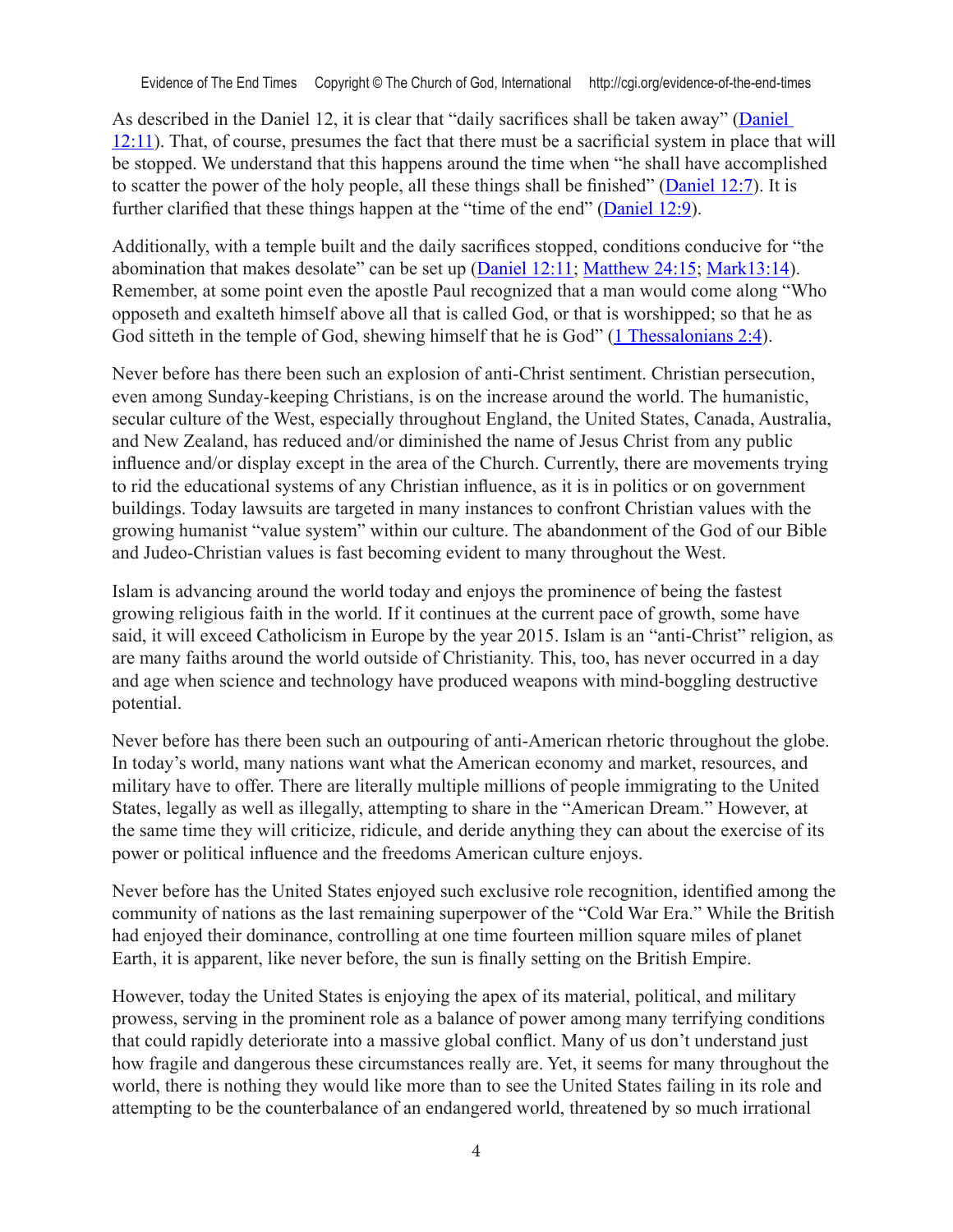anger and militant behavior. Unfortunately, trends are beginning to indicate those gainsayers repudiating the United States will ultimately get what they are hoping for.

Never before has the United States been so vulnerable to collapse. There is the proverbial "handwriting on the wall." In so many areas there are trends that, if they continue, will definitely conclude with the same result the northern ten tribes of Israel experienced. In 2 Kings, the record of why God took Israel down and allowed their land to be destroyed is clear. "Yet the LORD testified against Israel and against Judah by all the prophets…. And they rejected his statutes, and his covenant...and they followed vanity, and became vain, and went after the heathen that were round about them…. And they left all the commandments of the LORD their God…. Therefore the LORD was very angry with Israel and removed them out of his sight…also Judah kept not the commandments of the LORD their God…And the LORD rejected all the seed of Israel… the LORD removed Israel out of his sight…so was Israel carried away out of their own land to Assyria unto this day" (2 Kings 17:13–23).

The United States is morally bankrupt. Corruption runs rampant throughout politics, religion, and business. Private interest groups are tearing at the very fabric of the American culture. Families are in disarray. Divorce runs in excess of 60 percent of all marriages. And marriage itself is under attack, being redefined according to the homosexual agenda, while at the same time, the United States allows approximately two million unborn human beings to be murdered by legalized abortion. It's a sad state of affairs—and God is not amused!

The United States of America was indeed framed by imperfect men God used who viewed this new homeland of "the free and the brave" through the paradigm of God's Holy Word, both Old and New Testaments of the Bible. God has blessed the United States of America with so much wealth in so many areas—in spite of our national transgression; He now owes our nation nothing! The promises made of material wealth and affluence to the ancient patriarch Abraham and his descendents have been fulfilled. When properly understood, this is a most frightful truth!

The proof of this daunting realization of our current geopolitical distinction is: NEVER BEFORE has the United States enjoyed the exclusive role as the dominant WORLD POWER! And regrettably, America has been weighed against God's Word and has been found miserably wanting. As the people of the United States stand before God, this nation is viewed to be in the process of "giving up" on Him and becoming more Epicurean and hedonistic in their ways as never before. As the nation moves away from God, so God will remove Himself. And along with His departure, so goes His protection as with ancient Israel. The pattern is the same, and God is the same yesterday, today, and forever. History has proven this to be true!

## **Much More Could Be Said**

So much more could be said about geopolitical conditions, and much could be said about the weather, about the potential for major droughts and famines, earthquakes and volcanic activity, and deadly disease pandemics; but it's apparent to those who have eyes to see that the "fig tree" is indeed beginning to bud! It is vitally IMPORTANT that we do not underestimate the perilous times we're living in! We are consistently reminded that we know not the hour when our Lord will come. We are also reminded that the days will be shortened for the elect's sake, because if they weren't, no flesh would remain alive. God has assured us He won't let that happen.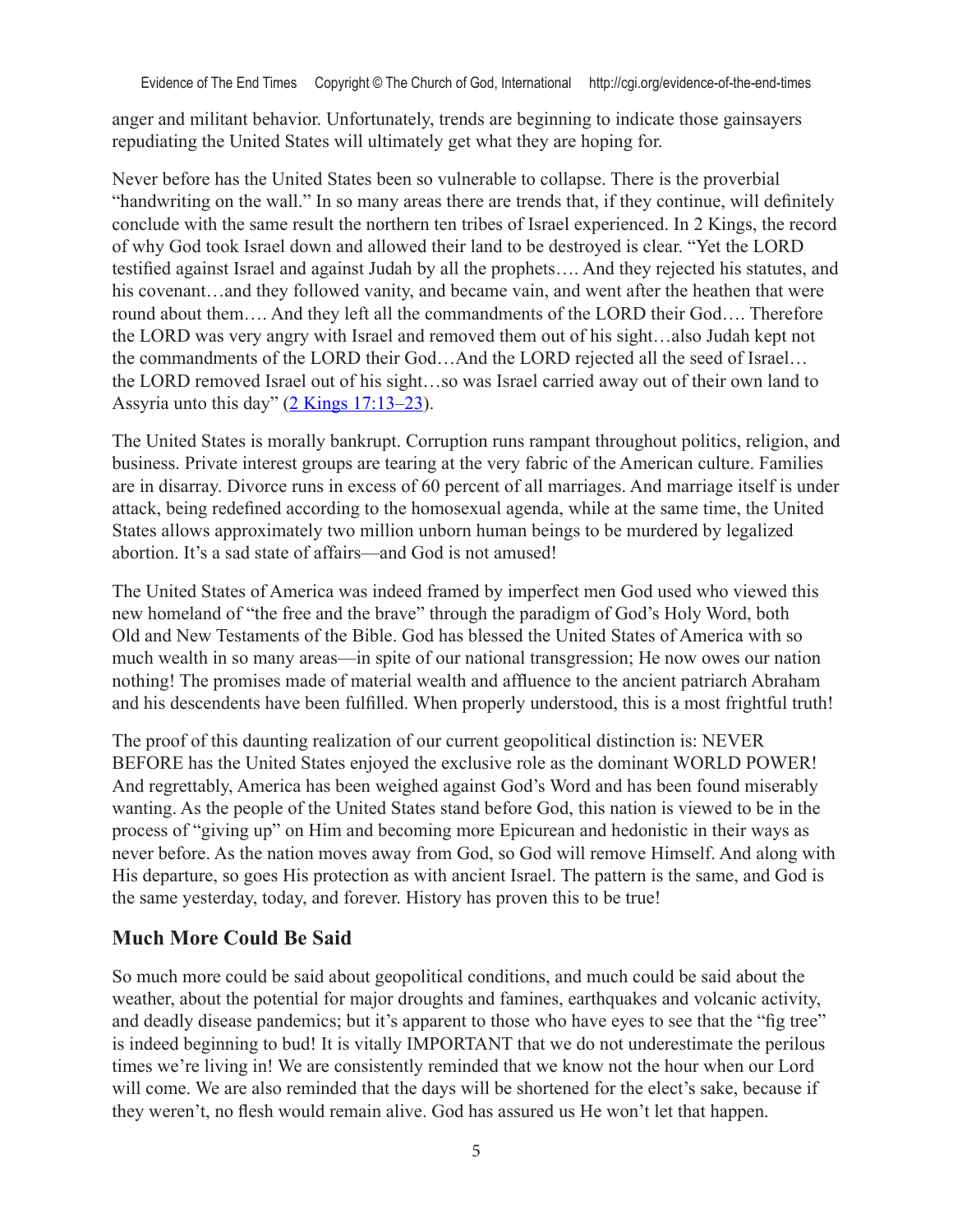We need to consider there are conditions that could easily erupt into a rapid progression of circumstances igniting the world into catastrophic chaos. The book of Revelation explains that "power was given unto them [the four horsemen] OVER THE FOURTH PART of the earth, to kill with the sword [second horseman], and with hunger [third horseman], and with death [fourth horseman], and with the beasts of the earth" (Revelation 6:8).

The apostle John is warning us that 25 percent of the population of the world will be destroyed by the effects of these four horsemen contained in the FIRST FOUR SEALS (Revelation 6:8)! Then following right on the heels of these first four seals, is the fifth seal describing a horrific Christian martyrdom. Quickly following is the sixth seal, describing heavenly signs in the sky, with the seventh seal opening up thereafter to announce the "seven trumpets," outlining the great day of God's wrath (Revelation 6:17).

With that said, all true believers need to realize the prophetic events we know are scripted to happen in the Bible may occur by circumstances and conditions that are not necessarily detailed in our Bible. Remember, World Wars I and II are not listed, yet they have had major influence in setting the current geopolitical stage. So have oil, economics, terrorism, weapons of mass destruction, and the vast cultural malaise and the rise of computer technology and the Internet, none of which are detailed in the Bible.

However, all of these items are factors contributing to the massive trends catapulting the world toward a "new world order" that will position three major powers to face off with each other in the latter days: the King of the North, the King of the South, and those powers to the northeast of Jerusalem (Daniel 11:40–45). Sadly, it is obvious the influence and military might of the United States and Britain will have been previously neutralized, eliminating them from any involvement as a nation during these latter day conflicts.

With the United States and Britain out of the way, a "times of the Gentiles" will ensue. Events leading up to and causing the downfall of God's birthrighted cultures, resulting in enormous casualties and the death of thousands of Christians (Revelation 6:9–11), will certainly cause a mammoth geopolitical shift that will lead to the fulfillment of many end-time events prophesied in Scripture.

The point is, we are living in volatile times that are unlike any time before. Today, one terrorist, through one mindless act of violence, can kill thousands! Think of what mayhem a team of well-organized terrorists could cause, especially if they were able to acquire weapons of mass destruction! Indeed, a series of terrorist attacks could quickly send the global community into a tailspin, throwing it headlong into the abyss of chaos and confusion. Beware, and WATCH (Luke 21:29–36)! Global turbulence continues to escalate; a storm is brewing! Indeed, the "fig tree" is putting forth "buds"!

The apostle Paul reminds us, "But of the times and the seasons, brethren, ye have no need that I write unto you. For yourselves know perfectly that the day of the Lord so cometh as a thief in the night. For when they shall say, peace and safety; then sudden destruction cometh upon them, as travail upon a woman with child; and they shall not escape. But ye, brethren, are not in darkness, that that day should overtake you as a thief. Ye are all the children of light, and the children of the day: we are not of the night, nor of the darkness. Therefore let us not sleep, as do others;